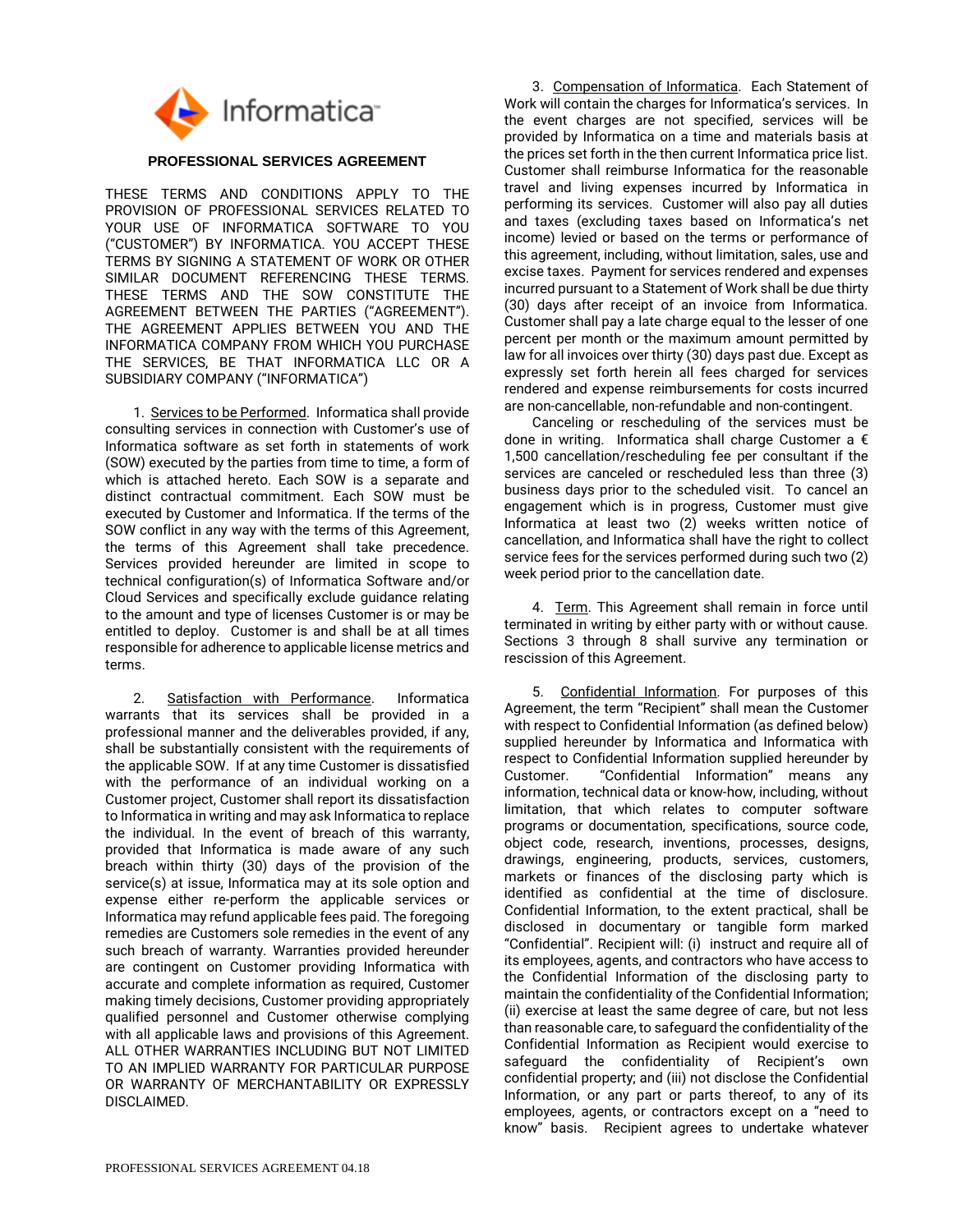action is reasonably necessary to remedy any such breach of Recipient's confidentiality obligations set forth herein or any other unauthorized disclosure of the Confidential Information by Recipient, its employees, its agents, or contractors. The confidentiality provisions of this Section shall not apply to any information which (a) Recipient can demonstrate was in its possession before receipt, (b) is or subsequently becomes publicly available without Recipient's breach of any obligation owed the disclosing party, (c) is disclosed to Recipient without restriction on disclosure by a third party who had the right to disclose such information or (d) Recipient can demonstrate was independently developed without reliance on any Confidential Information.

Where the Services includes the processing of personal data by Informatica, the terms of the data processing agreement at https://www.informatica.com/content/dam/informaticacom/global/amer/us/docs/legal/online-data-processingagreement.pdf shall apply to such processing, and are hereby incorporated by reference.

6. Ownership. The parties acknowledge that the material delivered by Informatica hereunder may contain material developed by Informatica under similar terms and conditions for others, and Informatica shall retain all right, title and interest in such material. No right of ownership to any Informatica intellectual property or any derivative thereof is transferred via this Agreement or by any SOW. Notwithstanding, Informatica grants Customer a, nonexclusive, world-wide royalty-free license to use, copy and authorize others to use such material (other than commercially available Informatica products and Informatica training materials) and/or deliverables provided under an SOW for their internal data processing needs only and in a manner consistent with Informatica's then current grant of license rights as is provided in Informatica's standard commercial software license agreement. Nothing contained in this Agreement shall restrain Informatica or its personnel in the use of the techniques and skills of computer operation, system design and programming acquired in the performance of services hereunder, and Informatica retains the unrestricted right to use, copy and authorize others to use any material developed by Informatica hereunder which is generic in nature and not specifically related to a Customer project or which incorporates Customer's Confidential Information.

7. Indemnification.

a) Informatica shall indemnify, defend and hold harmless Customer from any third party claims for any actually incurred loss, cost, damage, expense or liability by reason of bodily injury (including death) or damage to tangible property arising out of Informatica's negligent performance under this Agreement or willful wrongdoing of Informatica, provided that Customer gives Informatica prompt written notice of such claims and full information, reasonable assistance and authority for the defense or settlement of such claims provided that no such settlement shall require payment of settlement funds on the part of Customer.

b) Informatica shall indemnify, defend and hold Customer harmless from any damages or costs actually incurred as a result of a third party claim alleging that the services performed or materials delivered or any portion thereof as furnished under this Agreement infringe any third-party rights in a copyright or issued patent or the trade secret rights of any third party, provided that: (i) Informatica is given prompt written notice of any such claim; (ii) Informatica has the right to control and direct the defense and settlement of such claim provided that no such settlement shall require payment of settlement funds on the part of Customer and (iii) Customer shall reasonably cooperate with Informatica in such defense. Informatica shall have no liability for and shall not indemnify Customer for work developed in accordance with Customer's specific design instructions as provided in an SOW or for a claim arising from use of a deliverable with any third party or other Customer product. In the event of any such third party claim alleging any such infringement, Informatica's sole obligation and Customers sole remedy shall be, at Informatica's sole reasonable discretion that Informatica may alter the deliverable so that it is no longer infringing, may procure for Customer the rights required so that Customer may continue to use the allegedly infringing deliverable or Informatica may terminate the license aforementioned for the allegedly infringing deliverable and refund applicable fees paid for the applicable services. Save as applicable law, these remedies are the exclusive remedies provided to Customer in the event of any claims made under this provision.

8. LIMITATION OF LIABILITY. EXCEPT IN THE CONTEXT OF AN INDEMNIFIED CLAIM UNDER SECTION 7, THE LIABILITY OF INFORMATICA ARISING FROM THE PROVISION OF SERVICES HEREUNDER, HOWEVER CAUSED, AND ON ANY THEORY OF LIABILITY, INCLUDING CONTRACT, STRICT LIABILITY, NEGLIGENCE OR OTHER TORT, SHALL BE LIMITED TO DIRECT DAMAGES NOT TO EXCEED THE AMOUNT OF THE SERVICE FEE PAID TO INFORMATICA FOR THE APPLICABLE SERVICES. IN NO EVENT WILL INFORMATICA BE LIABLE FOR ANY INDIRECT, INCIDENTAL, SPECIAL OR CONSEQUENTIAL DAMAGES, INCLUDING DAMAGES FOR LOSS OF PROFITS, REVENUE, DATA OR DATA USE, EVEN IF ADVISED OF THE POSSIBILITY OF SUCH DAMAGES.

9. Relationship of the Parties. Informatica is engaged by Customer only for the purpose and to the extent set forth in this Agreement, and its relation to Customer shall be that of an independent contractor. Informatica's personnel are not, and shall not be considered employees or agents of Customer for any purpose whatsoever. Informatica shall be responsible for payment of all employment taxes, fees and claims, including workers' compensation and other liabilities related to Informatica's business operations.

10. Placement Fee. If an opportunity arises in which Customer wants to employ an Informatica employee, Customer shall reimburse the Informatica thirty percent (30%) of the applicable employee's base salary.

11. General. This Agreement may not be amended except by a writing signed by an authorized representative of each of the parties. This Agreement may not be